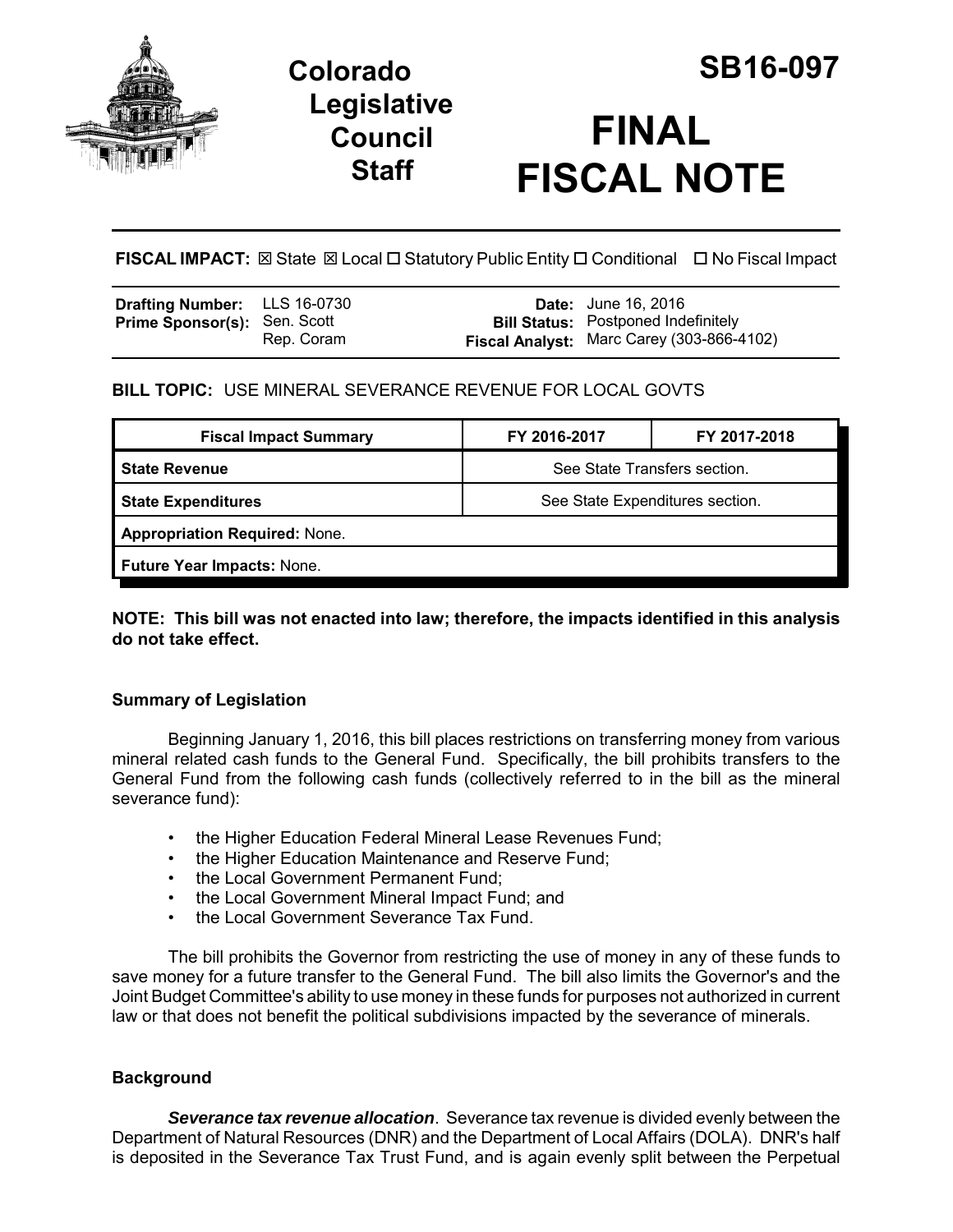June 16, 2016

Base Fund and the Operational Fund. Money in the Perpetual Base Fund is used to finance loans for state water projects, while money in the Operational Fund is used to cover the administrative costs of several DNR divisions and to fund a variety of "tier 2" programs. DOLA's severance tax revenue is credited to the Local Government Severance Tax Fund and is distributed to local governments. Under current law, 70 percent is available for discretionary loans or grants to local governments in areas socially or economically impacted by the mineral extraction industry. The other 30 percent of the money is distributed directly to local governments based on the geographic location of energy industry employees, mine and well permits, and overall mineral production.

*Federal Mineral Lease (FML) Revenue Allocation*. The state receives money from the federal government from rents and royalties paid for mineral extraction on federal land. FML revenue comes in the form of either bonus payments or non-bonus payments. Bonus payment revenue is equally divided between the Local Government Permanent Fund and the Higher Education Maintenance and Reserve Fund. Non-bonus payments are primarily allocated to the State Public School Fund to assist in funding school finance. The remainder is allocated to support state water projects, and to augment the severance tax money distributed to local governments of impacted areas through the grants and direct distributions described above.

*Transfers of severance tax and FML revenue to the General Fund.* Between FY 2008-09 and FY 2011-12, the General Assembly made significant transfers from the cash funds impacted by this bill to the General Fund. Table 1 summarizes these transfers and the years that they occurred.

| Table 1. Transfers of Severance Tax and FML Revenue to the General Fund,<br>2008-09 through 2014-15 |                                           |                           |  |  |  |
|-----------------------------------------------------------------------------------------------------|-------------------------------------------|---------------------------|--|--|--|
| <b>Cash Fund</b>                                                                                    | <b>Fiscal Years</b><br><b>Transferred</b> | Total<br><b>Transfers</b> |  |  |  |
| Higher Ed. FML Revenues Fund                                                                        | 2009-10, 2010-11                          | \$7,750,000               |  |  |  |
| Higher Ed. Maintenance and Reserve Fund                                                             | 2008-09, 2009-10, 2010-11                 | \$34,696,974              |  |  |  |
| Local Government Mineral Impact Fund                                                                | 2008-09, 2009-10, 2010-11, 2011-12        | \$68,600,000              |  |  |  |
| <b>Local Government Permanent Fund</b>                                                              | 2009-10, 2010-11                          | \$18,442,461              |  |  |  |
| Local Government Severance Tax Fund                                                                 | 2008-09, 2009-10, 2010-11, 2011-12        | \$177,827,796             |  |  |  |
| <b>Total FML Revenue Transfers</b>                                                                  |                                           | \$129,489,435             |  |  |  |
| <b>Total Severance Tax Transfers</b>                                                                |                                           | \$177,827,796             |  |  |  |
| l Total Transfers                                                                                   |                                           | \$307,317,231             |  |  |  |

*\* Table 1 includes transfers only and not diversions.*

#### **State Transfers**

Beginning January 1, 2016, the bill prohibits the Governor or Joint Budget Committee from transferring money form any of the five specified funds to the General Fund for budget balancing purposes.